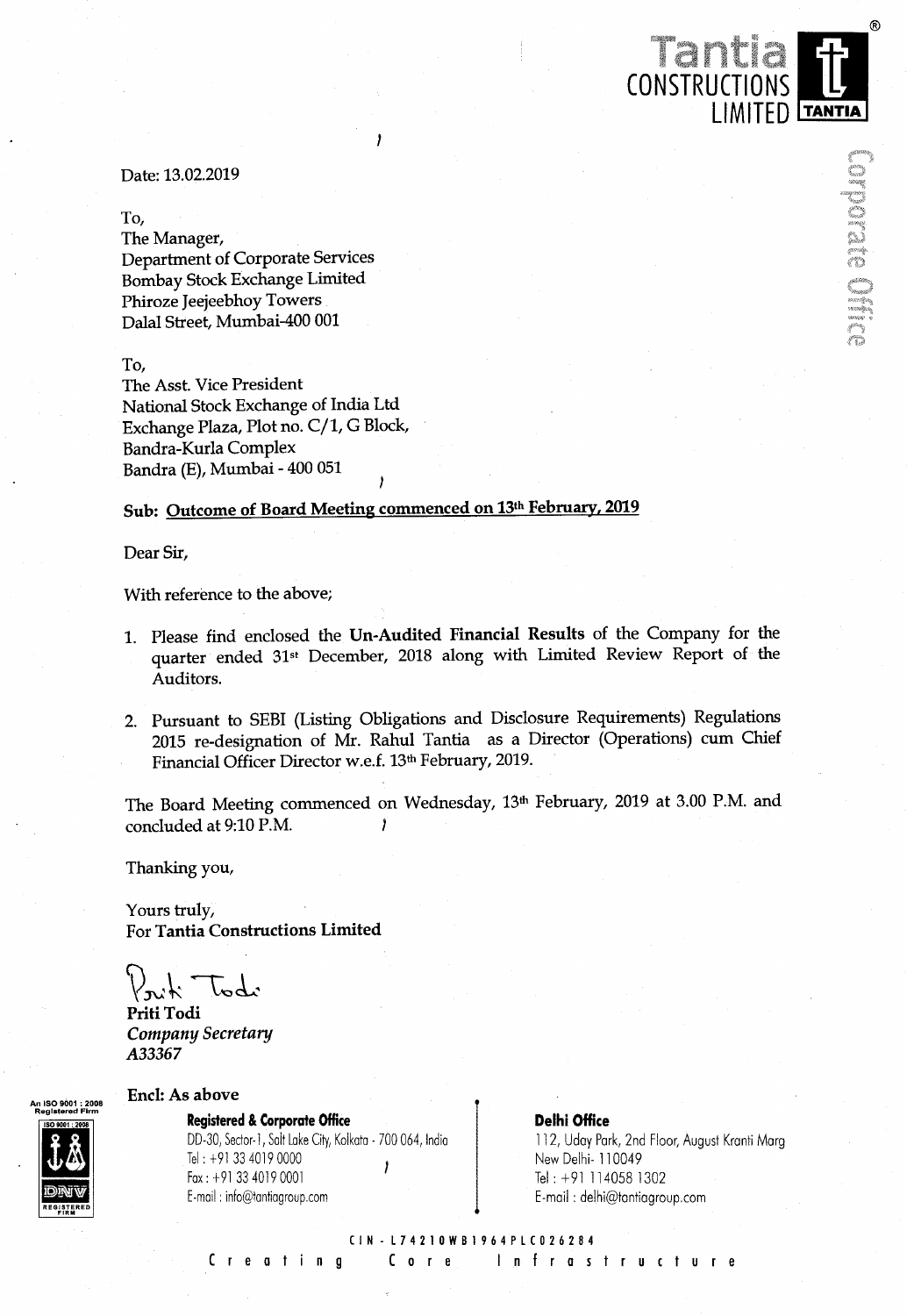CHARTERED ACCOUNTANTS

P-113, C.l.T. Road, Kolkata - 700 014 ERIIIIEII' fitnefzxphi <sup>85</sup> (Azfinfiafm Mobilez9830023533, <sup>9153085091</sup>

> . B-115, People's Co-operatlve Colony Kankarbagh, Patna-800 020 Phone : (0612) 236-7843

Limited Review Report to The Board of Directors Tantia Constructions Limited

We have reviewed the accompanying statement of unaudited standalone financial results of Tantia Constructions Limited ("the Company") for the period ended 31<sup>st</sup> December 2018 attached herewith, being submitted by the Company pursuant to the requirement of Regulation <sup>33</sup> of the SEBI (Listing Obligations and Disclosure Requirements) Regulations, 2015, read with SEBI Circular No CIR/CFD/FAC/62/2016 dated 05<sup>th</sup> July, 2016.

The accompanying statement is the responsibility of the Company's Management and has been approved by the Board of Directors. Our responsibility is to issue <sup>a</sup> report on these financial statements based on our review.

We conducted our review in accordance with Standard on Review Engagement (SRE) 2410. Review of Interim Financial Information performed by the Independent Auditor of the Entity issued by the Institute of Chartered Accountants of India. This standard requires that we plan and perform the review to obtain moderate assurance as to whether the financial statements are free of material misstatement. <sup>A</sup> review is limited primarily to inquiries of Company personnel and analytical procedures applied to financial data and thus provide less assurance than an audit. We have not performed an audit and accordingly, we do not express an audit opinion.

Based on our review conducted as above, nothing has come to our attention that causes us to believe that the accompanying statement of unaudited standalone financial results prepared in accordance with recognition and measurement principles laid down in applicable Indian Accounting Standards (Ind AS) prescribed under Section <sup>133</sup> of the Companies Act, 2013, read with relevant Rules issued there under and other recognized accounting practices and policies has not disclosed the information required to be disclosed in terms of Regulation <sup>33</sup> of the SEBI (Listing Obligations and Disclosure Requirements) Regulations, 2015, read with SEBI Circular No ClR/CFD/FAC/62/2016 dated  $5<sup>th</sup>$  July 2016 including the manner in which it is to be disclosed, or that it contains any material misstatement.

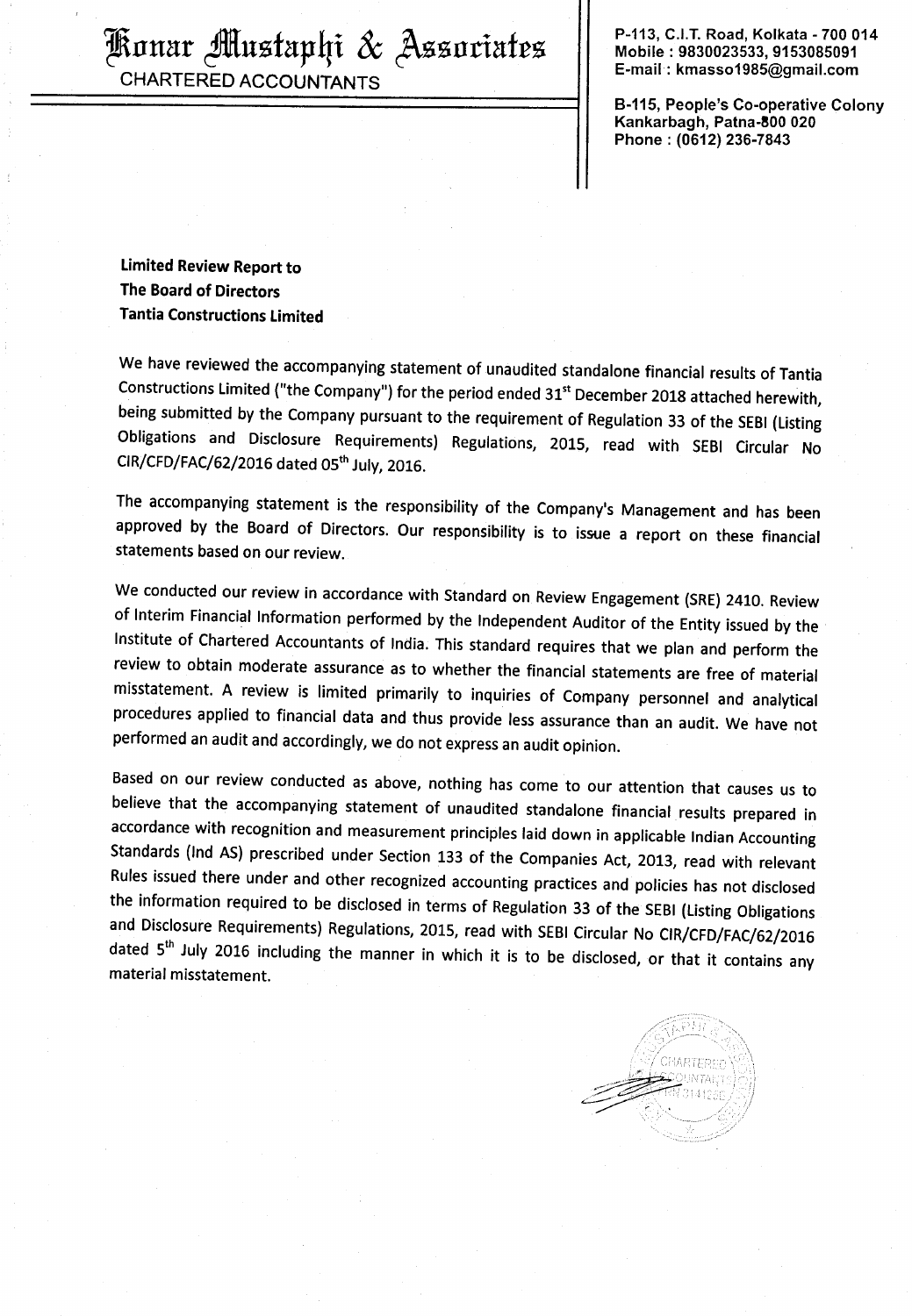### Attention is invited to the following:-

- Note 4a to the standalone financial results which states that the Net Worth of the Company has  $a.$ substantially eroded. This has significantly affected the going concern assumption of the Company and at the given juncture we are unable to comment whether the company is in <sup>a</sup> position to meet its current financial obligations.
- b. Note 4b to the standalone financial results which states that Bank guarantees already invoked by the banks at the behest of the clients against two projects terminated during the previous financial year. The Management has gone into arbitration. We are unable to comment on the appropriateness of the aforesaid balance being classified as current asset in the standalone financial results including the extent of recoverability, the period over which these are expected to be recovered and any other impact that may arise in this regard.

#### Our opinion is modified in respect of above matters.

Attention is drawn to:

- a. Note 5a to the standalone financial results regarding non payment of short term loan from Vijaya Bank against which the bank has issued notice under the SARFAESI Act (2002) and has taken symbolic possession of land belonging to third party, mortgaged with the bank against the said loan.
- $\mathbf b$ . Note 5b to the standalone financial results as per which certain parties owing to non receipts of ICDS and some creditors who have not been paid since long have filed winding up petition at the Calcutta High Court against which no final order has been yet passed owing to the opposition by State Bank of India, leader of the Joint Lenders Forum (Bank).
- Note5c to the standalone financial results as per which the CDR scheme has failed as the  $C_{\star}$ . Company failed to comply with all the relevant terms as stipulated in the CDR scheme and also due to inability of the Company to generate sufficient surplus for serving bank loans as per terms. Arising out of this, the Company's loan accounts with the JLF banks were categorized as NPA. Consequently the Monitoring Institution (Ml) viz State Bank of India have declared the CDR package as having failed resulting in slippage of the loans into Substandard Category, State Bank of India (Ml) have made <sup>a</sup> reference to NCLT, Kolkata Bench, for the requisite resolution. The aforesaid reference is yet to be admitted by NCLT.
- d. Note 5d to the standalone financial results in relation to excess payment of  $\bar{\xi}$  84 lacs as Managerial Remuneration to the Chairman and Managing Director for the Financial Year(s) 2012-13 and 2013-14. The Company had sought approval from the concerned authorities, viz Ministry of Corporate Affairs, for waiver in respect of recovery of the aforesaid excess amount from the Chairman and Managing Director, which was rejected by Ministry of Corporate Affairs and the Company has initiated steps for recovery of the same from him.
- e. Note Be to the standalone financial results, according to which <sup>2</sup> debtors of the Company amounting to Rs 2,293 lakhs have gone into liquidation. The company has filed <sup>a</sup> claim to the respective Official Liquidators which is under consideration and the Company will make appropriate provision after reviewing the reply from Official Liquidators. $\widehat{RPHI}$

CHARTERED COUNTANTS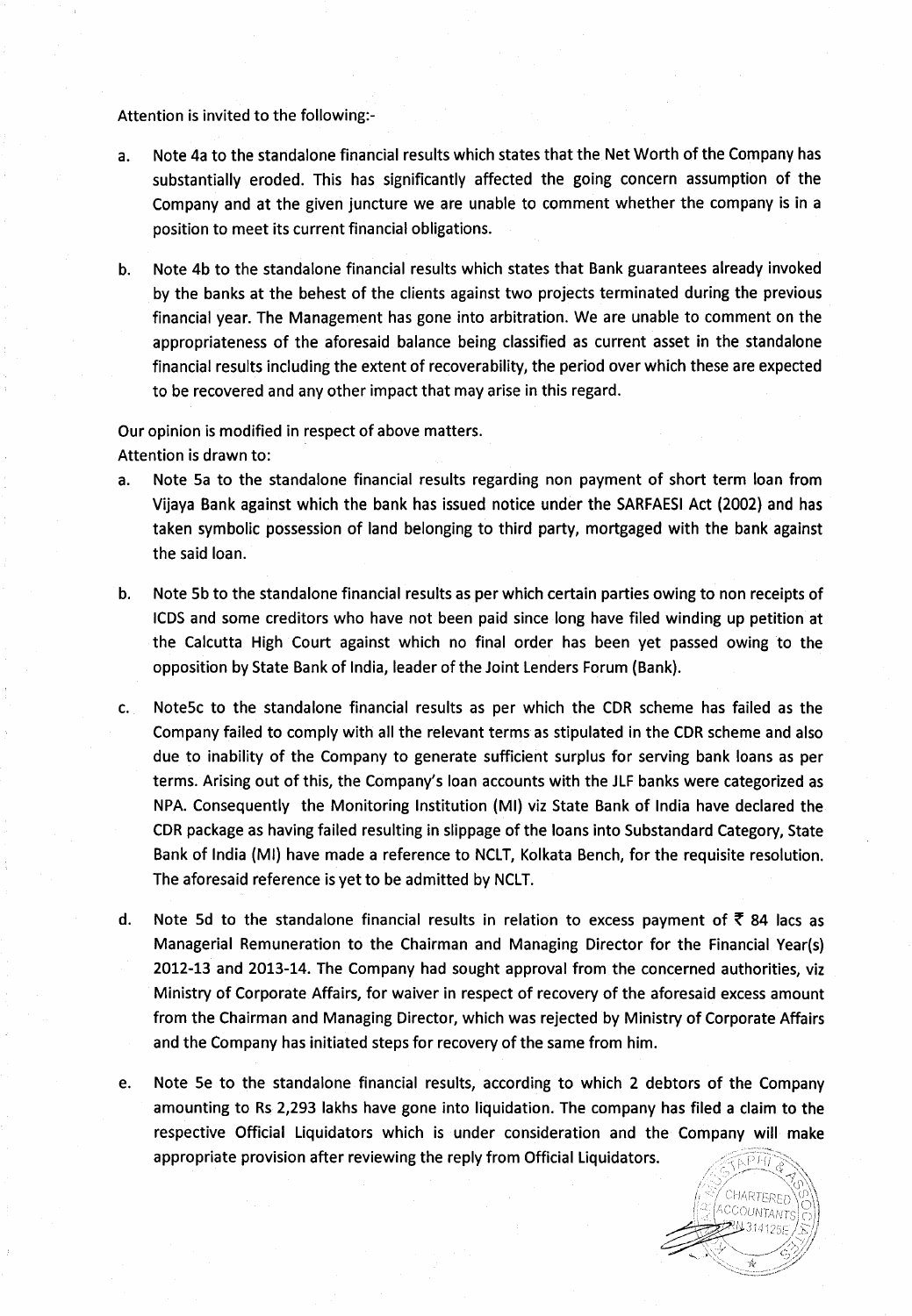- f. Note 5f to the standalone financial results, relating to Performance Bank Guarantee(s) amounting to Rs 1,814 lakhs were invoked against 2(two) terminated Projects during the current Financial Year, which have been charged as expenses.
- g. During the current financial year Bank Guarantees were invoked by four vendors for non payment of their dues.

Our opinion is not qualified in respect of above matters.

For KONAR MUSTAPHI & ASSOCIATES Chartered Accountants Firm Registration Number: 314125E

\_.-  $\searrow$ 

S.K. Mustaphi<sub>,</sub> Place: Kolkata Partner Date: 13.02.2019 Membership Number: <sup>51842</sup>